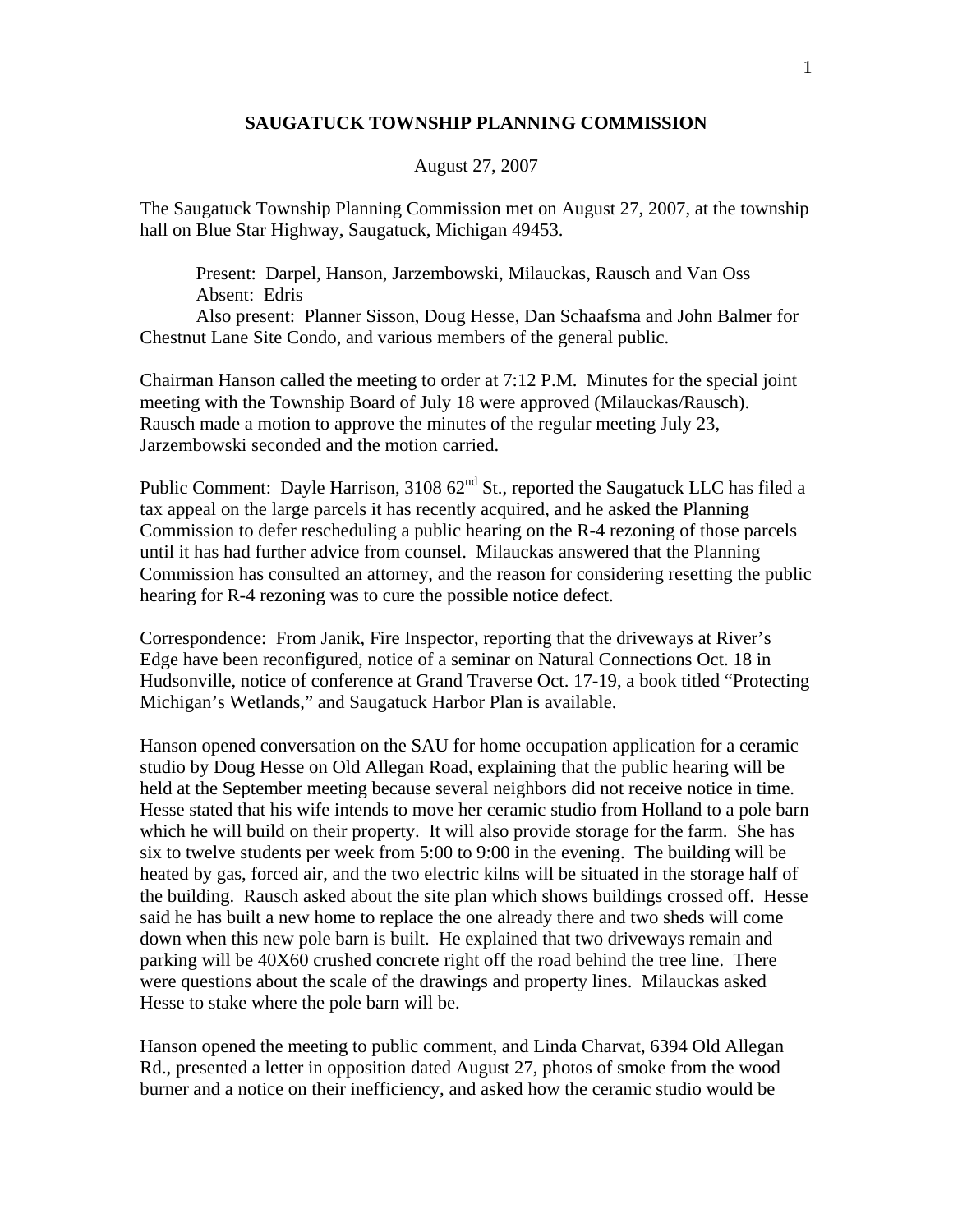heated. Hesse: Gas. Hanson read Charvat's letter as well as one from neighbor Anita Nielsen dated August 20, who said she was not opposed to the ceramic studio, unless it would be heated by the wood burner. Letters dated August 20 from Chris Ballard and Scott Feinstein also complained about the wood burner, the lack of communication with the applicant, and were in opposition to the possible commercialization of the area.

Upon questioning Hesse stated that any waste from the ceramic studio would be on paper towels, which would not be burned but would go in the garbage. Discussion of possible nuisance of smoke from wood burner is not the business of the Planning Commission, Hanson pointed out, especially since various officials have examined the issue and not identified it as a nuisance. Jarzembowski said there is evidently still a problem, the township does not have an ordinance against it, but asked Hesse to not use the wood burner in the summer when windows are open.

Hanson reopened the preliminary site plan review of Chestnut Lane Site Condo and Dan Schaafsma, Latitude Engineering, displayed the site plan dated 7/05/07 with more drainage detail and with the pond moved to the east, which the Drain Commissioner approved recently (see letter dated August 24). The pond is a wet detention pond with controlled release and with a hydrant which the Fire Department can use for fire suppression for the neighborhood, their primary concern (see letter dated August 13). The letter from the Allegan County Road Commission dated August 7 stated its 18" culvert should not be negatively impacted by this development. Hanson read all these letters into the record.

Tim Locker, 2659 Lakeshore Rd., said he understood the 12" drainpipe running along his property was put in fifty years ago when the house was built, and he has asked the Road and Drain Commissions to help maintain it, but they said it was not within their jurisdiction. He said the stream running behind some of the Collins Woods houses goes into this 12" pipe, which drains into the 18" culvert. Sisson said this has no bearing on the pond for the Chestnut Lane Site Condo and if the neighborhood ever decides to create a special assessment district for drainage, this development should be part of it.

Hanson read letters from Cynthia Hatfield dated August 10 and 23, whose concerns Hanson answered; one from Deb and John Matthai dated August 27 about their easement rights which Hanson said would not change; petitions by Citizens Against Chestnut Lane Site Condominium Project.

When Hanson opened the meeting to public comment, Deb Matthai, 6936 Hickory Lane, presented a letter suggesting there should be a decision on whether there will be singlefamily homes or duplexes, wondering why Sisson's suggestion to shift the building sites to the east was not implemented, asking that deeded restrictions apply, and asking that no land changes be allowed until all necessary approvals have been received and that no marketing be allowed until the Master Deed is recorded. Jerome Post, 2675 Chestnut Lane, asked if the items in the letter from the Fire Department amounted to an agreement, and Hanson answered that the Fire Department makes requests when they review a project, but an agreement will be part of the final review. Concerns expressed about the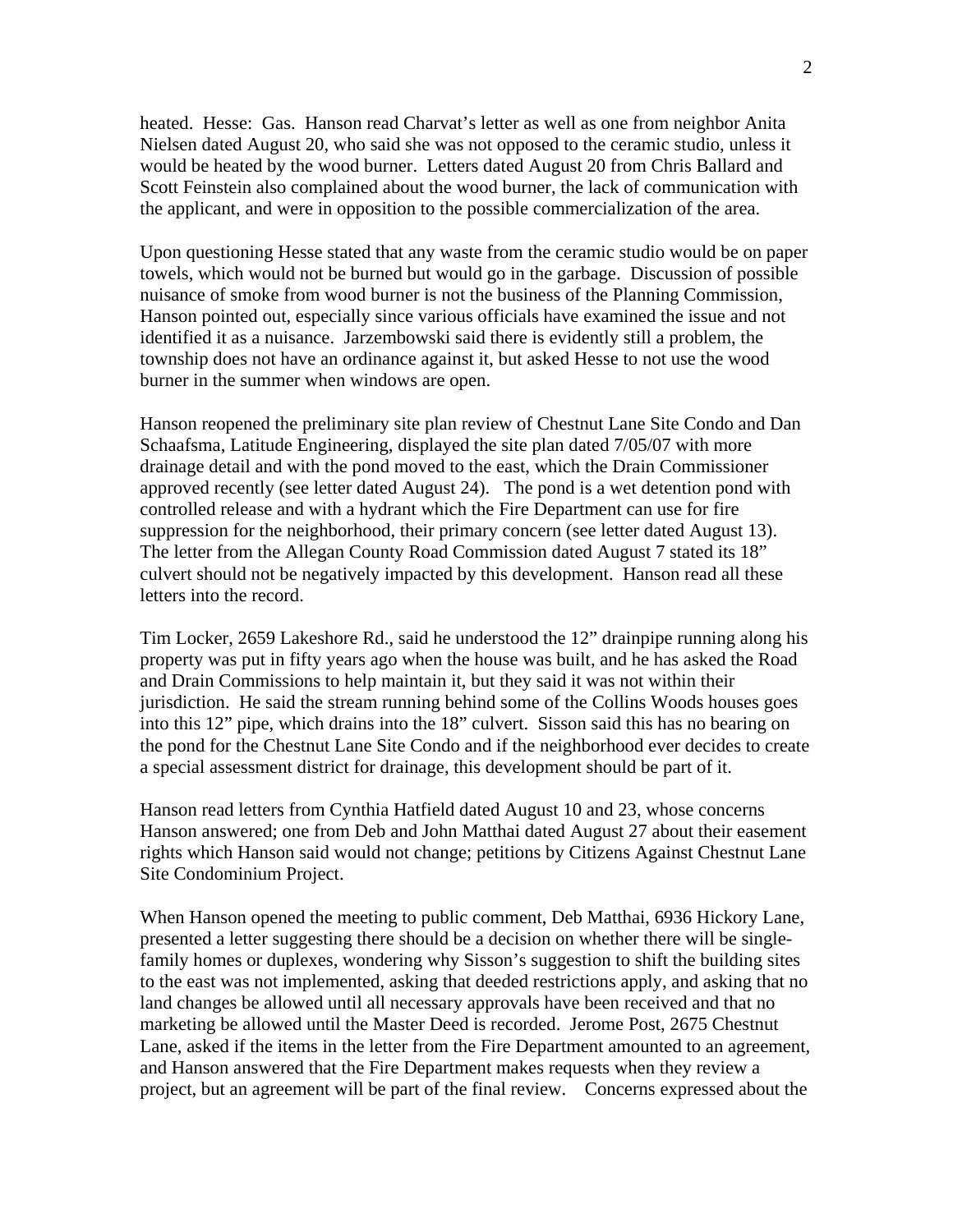maintenance of the level of the pond brought an explanation that a 433 agreement involved inspection by the Drain Commission and maintenance by the home owners' association. Other concerns were about wetlands and Sisson said if it is determined that wetlands will be impacted by this development, adjustments will have to be made. Jim Cooper, 6946 Colver, asked if  $126<sup>th</sup>$  Ave., a dirt road, could be another exit from Collins Woods, and Hanson referred him to the Road Commission. Hanson closed public comment.

Hanson quoted from Bultje's letter of July 30 that if a site condo plan follows Sec. 40- 937 and includes all the information regarding dimensions of lots and building areas, it would be evident whether it was for single-family homes or duplexes. He then read from the letter from Balmer of August 27, which disputes this, saying he is creating lots and leaving it up to the purchaser to decide whether he wants a single-family home or duplex.

Hanson read his findings dated August 13 (see attached) in which he reviewed all the Zoning Ordinance sections which applied to this project. He then read Sisson's recommendations, and Sisson added that the condo documents would have to indicate either single-family homes or duplexes in order to determine the owner's rights.

Hanson made a motion, supported by Darpel, and unanimously approved by a roll call vote that after a review of the following ordinances: Secs. 40-938, 20-126(1)-(8), 40- 332, 40-190, 40-658, 20-196 through 20-202, 40-939 and others which contain standards for preliminary approval of site condominiums, the Planning Commission grants preliminary approval to the Chestnut Lane Site condo based on the 7/5/07 site plan by Latitude Engineering, with the following recommendations:

(1) The submittal of proposed topography, grading and tree removal plans, which address road construction, drainage, wastewater collection and treatment system, limits of cutting, filling and tree removal, and identifying "no disturb" zones on lot 1 and 2 and any others e.g., easements [ref. 40-191(1)].

(2) Identify which lots, if any, are to support two family dwellings [ref. 40-191(1)]. Plans of proposed residential buildings should be included for the final approval. Such plans would require the selection of single-family residences or duplexes before final approval. This requirement is subject to the approval of the Township Attorney. If he determines that such plans are not required under law, they will not be required for final approval.

(3) Provide draft site condominium documents:

- i) Open space use and maintenance
- ii) For 433 Drainage District
- iii) Private Street
- iv) Wastewater system

 v) Any other use restrictions or covenants. These must be reviewed to ensure that no conflicts with Township standards exist, e.g., minimum floor area, access to buildings, etc.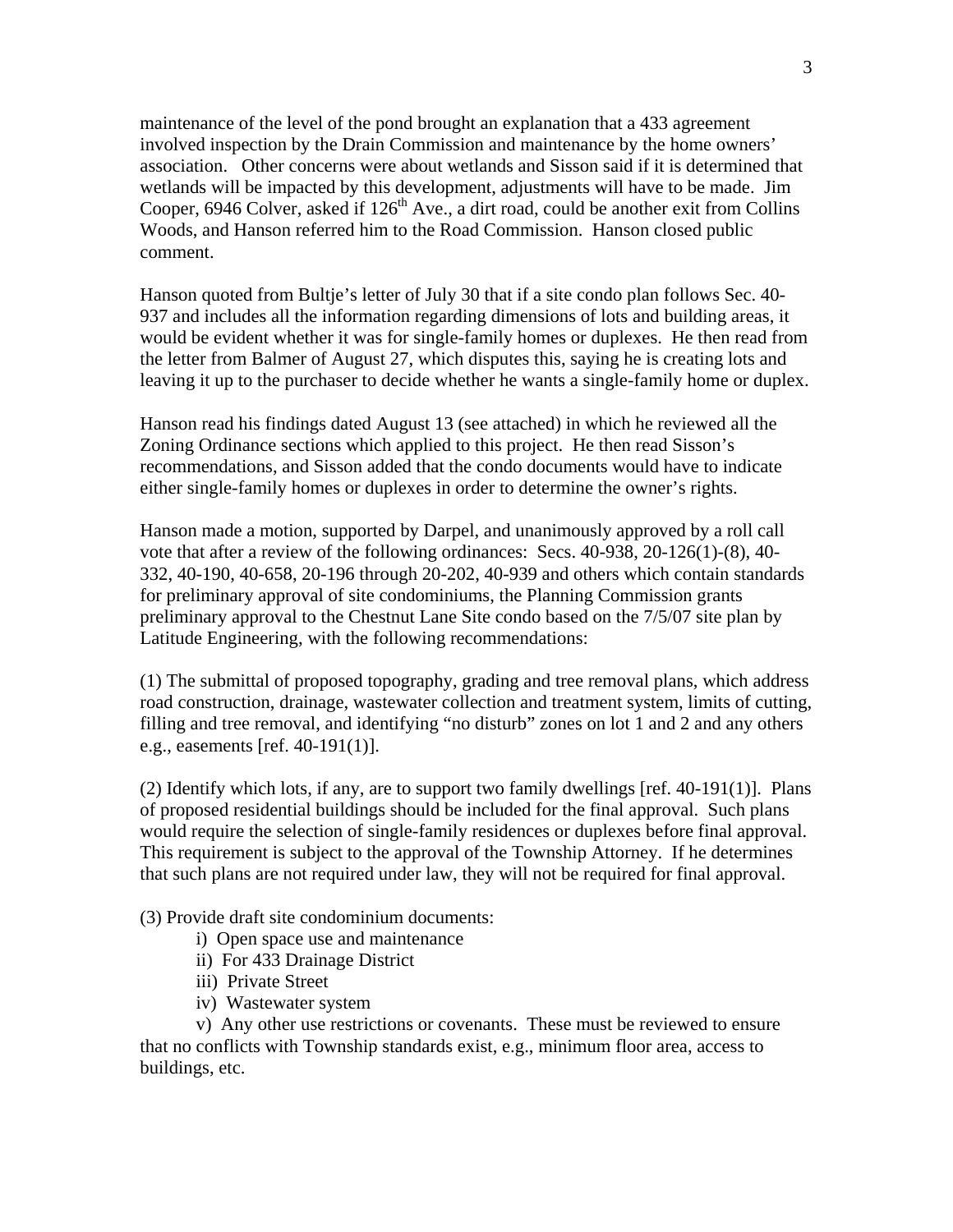vi) Agreement to participate in a future regional Special Approval District for drainage over and above the 433 district covering the development

 vii) Agreement to participate in a future Special Approval District for public water

 viii) Agreement to participate in a future Special Approval District for public sewer, if it becomes available.

 ix) Agreement to abandon the private sewer system at owner's expense. (4) The Commission required a statement on proposed covenants and deed restrictions, which was provided by the applicant. We do not need to see the actual proposed documents as part of preliminary approval. We think it appropriate however to have a draft outline of the proposed uses, covenants and other provisions so that we have an understanding of what sort of limitations, restrictions and safeguards will ultimately be in the condo documents. For instance, we need to know that the proposed deed restrictions discussed on Lot 1 will be included in the final approval package.

(5) An agreement showing how the common areas will be maintained should be included in the submissions for final approval.

(6) Documentation required in 20-126(1)-(8) including affidavit of ownership, proposed street name and documentation from the schools.

(7) The Planning Commission requires that open space areas be preserved in a natural state and be adequately protected as nature preserves or limited access areas if animal or plant habitats of significant value exist on the site. The Commission finds that such habitats exist. Therefore, such plans for protection need to be presented as part of the final approval submission.

(8) Traffic control means on the private road leading into Chestnut Lane should preserve the existing low-speed residential character of that street. Stop sign(s) should be provided and plans for their location should be submitted as part of the final approval documents.

(9) The Planning Commission dies not direct that streetlights be provided on the private road.

(10) The Planning Commission requests a review of the location of trees in the area where the private road will be constructed, with a view of any possible changes in design that may preserve significant unique and/or mature vegetation.

(11) No specific waivers of the standards in 20-196 through 20-202 will be made.

(12) The Fire District's recommendations, as contained in Greg Janik's letter of August 7, 2007, must be followed with regard to street construction and fire suppression water capacity.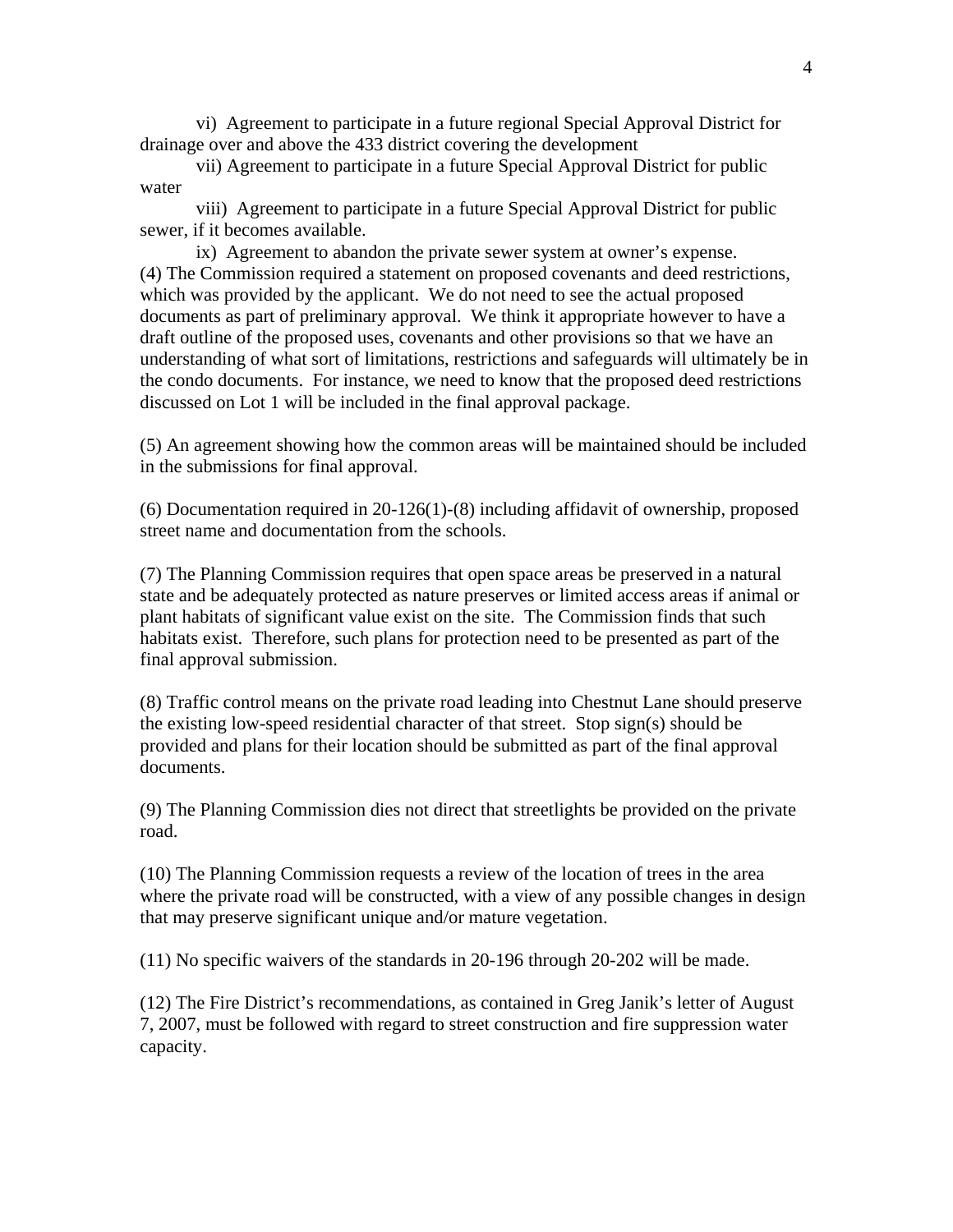(13) If pond levels must be refilled to meet the Fire District's requirements, we need to know how this will be done. Who will be responsible for checking if the pond levels are adequate for the Fire District's needs? What will be the frequency of such refills, if any? The applicant should address the concern that the pond will have to be refilled frequently, thus drawing down the supply of well water in the area.

(14) The marketing and sale of these condo units will follow the state Condominium Acts.

(15) All submissions to relevant state and county agencies having review or direct approval authority over any aspect of the proposed project will be made.

(16) The proposed site condominium will be constructed in accordance with all other federal, state, county and township laws.

After a brief recess, the meeting reconvened at 10:15 to discuss the Farm Labor Housing Zoning Text Amendment dated 8/06/07. After some discussion, Jarzembowski made a motion, supported by Darpel, to adopt the Farm Labor Housing Zoning Text Amendment dated 8/06/07, with two changes: (1) Add "on or adjacent to property on which agricultural activities occur" after "five acres of continuous land," in "**Permitted by right**," and (2) Change "employing" to "who employs" after "Farm operator" in (7) (a). A roll call vote was unanimously affirmative.

The issue of Howard Bouwens' possible lack of compliance with the conditions of his SAU at 365 Maple Street was discussed. Hanson listed items which had not been done, and said that although the SAU was crafted for the former tenant, Van Howe, it does not change the fact that the conditions for the SAU still apply. Therefore, a hearing could be held to rescind his SAU. There was consensus among the Commissioners that occupancy and use permits should not be issued by the township until all conditions are met. Jarzembowski asked Commissioners for examples of non-compliance in writing so he can bring them up at the Township Board meeting.

Jarzembowski made a motion, supported by Rausch, to call a public hearing to review Howard Bouwens' compliance or non-compliance with the conditions of his SAU. The motion carried.

The last discussion concerned whether or not the township should reschedule a public hearing to review the adoption of the R-4 zoning district and the alleged inadequacy of public notice. Hanson thought it should not be rescheduled. Milauckas requested a joint meeting with the Township Board to understand why there was a change in strategy. Jarzembowski asked that the township attorney also attend the joint meeting. Hanson said he would try to set up such a joint meeting, but he expressed extreme frustration.

Hanson announced a September 10 Joint Planning Commission meeting at 7:00 P.M. at the Library Annex.